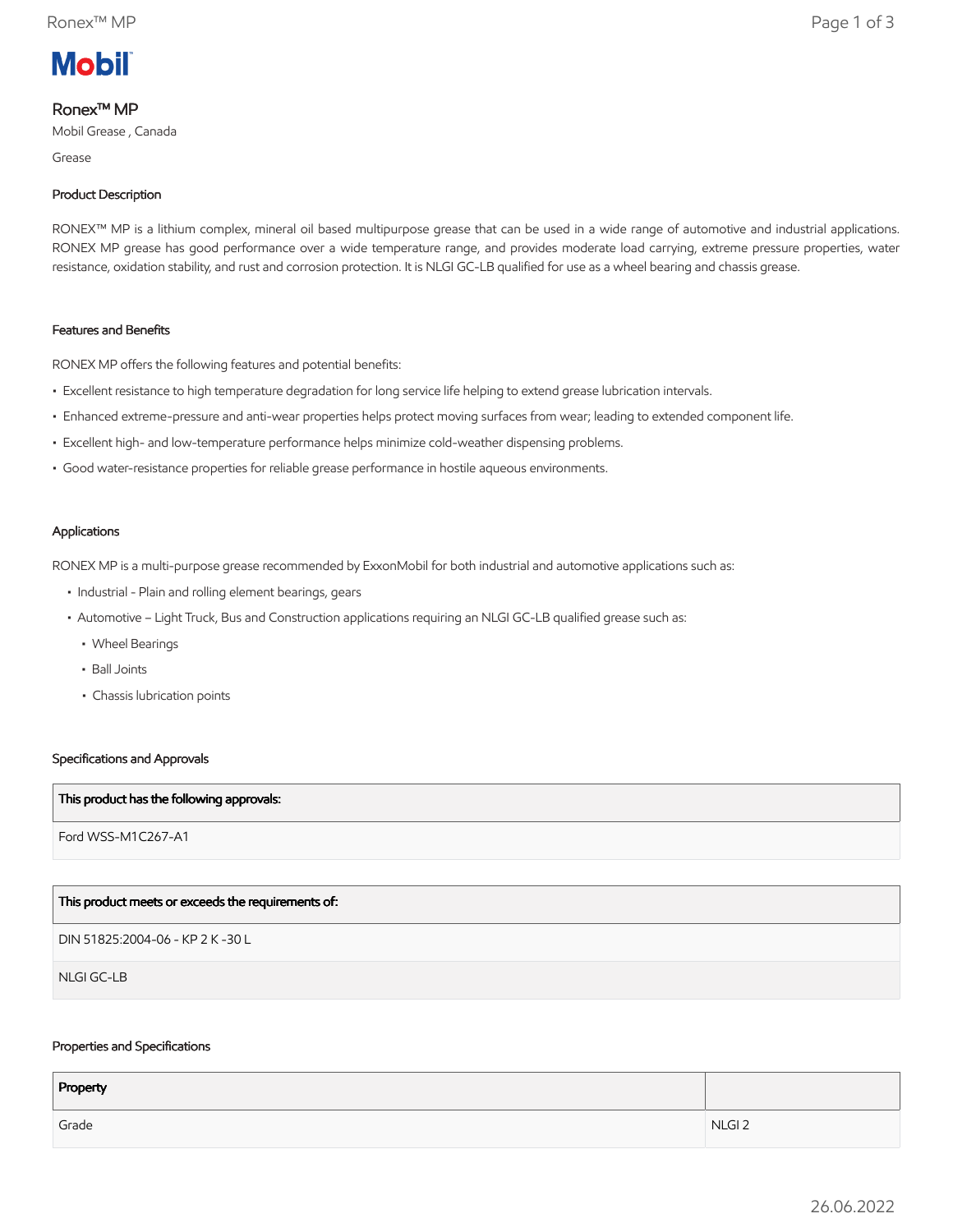| Property                                                     |                 |
|--------------------------------------------------------------|-----------------|
| Thickener Type                                               | Lithium Complex |
| Base Oil Viscosity of Greases @ 40 C, mm2/s, AMS 1697        | 115             |
| Color, Visual                                                | Green           |
| Copper Strip Corrosion, 24 h, 100 C, Rating, ASTM D4048      | 1A              |
| Corrosion Preventive Properties, Rating, ASTM D1743          | <b>PASS</b>     |
| Dropping Point, °C, ASTM D2265                               | 280             |
| Four-Ball Extreme Pressure Test, Weld Point, kgf, ASTM D2596 | 250             |
| Four-Ball Wear Test, Scar Diameter, mm, ASTM D2266           | 0.5             |
| Penetration, 60X, 0.1 mm, ASTM D217                          | 280             |
| SKF Emcor Rust, distilled water, IP 220                      | 0,0             |
| Timken OK Load, lb, ASTM D2509                               | 45              |

### Health and safety

Health and Safety recommendations for this product can be found on the Material Safety Data Sheet (MSDS) @ [http://www.msds.exxonmobil.com/psims](http://www.msds.exxonmobil.com/psims/psims.aspx) /psims.aspx

All trademarks used herein are trademarks or registered trademarks of Exxon Mobil Corporation or one of its subsidiaries unless indicated otherwise.

# 11-2019 Imperial Oil

Petroleum and Chemicals Division Lubricants and Specialties 240 Fourth Ave SW C. P. 2480, Station M Calgary AB T2P 3 M 9

### 1-800-268-3183

Typical Properties are typical of those obtained with normal production tolerance and do not constitute a specification. Variations that do not affect product performance are to be expected during normal manufacture and at different blending locations. The information contained herein is subject to change without notice. All products may not be available locally. For more information, contact your local ExxonMobil contact or visit www.exxonmobil.com

ExxonMobil is comprised of numerous affiliates and subsidiaries, many with names that include Esso, Mobil, or ExxonMobil. Nothing in this document is intended to override or supersede the corporate separateness of local entities. Responsibility for local action and accountability remains with the local ExxonMobil-affiliate entities.

Energy lives here™